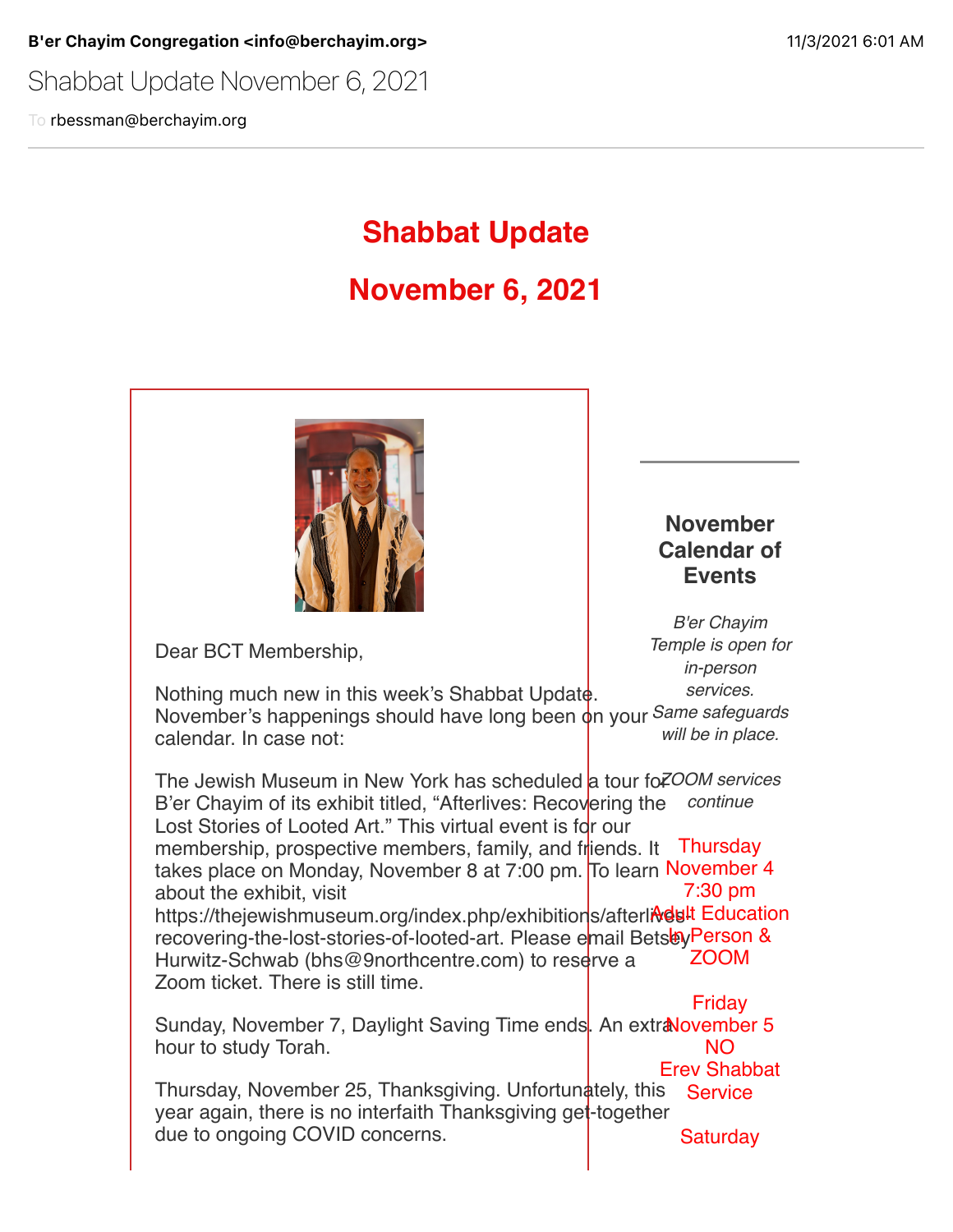| Sunday, November 28 (sundown), Hanukkah begins. NowNovember 6<br>that we have restarted onegs, I am hopeful we will have an 10:00 am<br>in-person Hanukkah celebration at the temple this year. Shabbat Service                                                                                                                                                                                                                                                                                                                                                                                                                          | In person &                                                                                                                                                        |
|------------------------------------------------------------------------------------------------------------------------------------------------------------------------------------------------------------------------------------------------------------------------------------------------------------------------------------------------------------------------------------------------------------------------------------------------------------------------------------------------------------------------------------------------------------------------------------------------------------------------------------------|--------------------------------------------------------------------------------------------------------------------------------------------------------------------|
| As you know, onegs are back. They are more casual than<br>before the pandemic, but you can count on wine, juice,<br>challah, cookies, and-this Saturday, at least-some real<br>food (perhaps salad and even fake meat for those hungry<br>vegans out there). We expect that anyone who stays after<br>services will be vaccinated and virus-free to the best of their<br>knowledge. Zoom is great, but it's not yet possible to share<br>food with friends on the platform.                                                                                                                                                              | <b>ZOOM</b><br><b>Yahrzeits for</b>                                                                                                                                |
| Tomorrow, Adult Education makes its monthly appearanc were ending<br>7:30 pm. For now, still only on Zoom. Saturday, Shabbat<br>morning services begin at 10:00 am (Zoom or in person).<br>This week's parashah is Toldot. Jacob and Rebecca, it<br>seems, are up to no good as they conspire to dedeive Isaac.<br>How can this be so? We will hear a midrash aggaddah or two lam Learish<br>Saturday to help us understand that it's all good. You may<br>ask, "What is a midrash Haggadah?" Tune in Saturday<br>morning to find out, and hope to see you at the oneg<br>afterward.<br>Shabbat shalom,<br><b>Cantor Richard Bessman</b> | November 6,<br>2021<br>Sophia<br>Rosenbaum<br><b>Schwartz</b><br>Carrie W.<br>Bergman<br>Yoseph<br>Lichtenstein<br>Rebecca J.<br>Dantzic<br><b>Branetta Hirsch</b> |
| This Week's Torah Portion                                                                                                                                                                                                                                                                                                                                                                                                                                                                                                                                                                                                                | Bernard B. Lipson<br>Sy B. Pariser<br>Sondra Schindler<br>Jacob Goldenberg<br><b>CERS</b>                                                                          |
| <b>Tol'dot</b>                                                                                                                                                                                                                                                                                                                                                                                                                                                                                                                                                                                                                           |                                                                                                                                                                    |
| תּוֹלְדֹת<br><b>The Generations [of Isaac]</b><br>Genesis 25:19-28:9                                                                                                                                                                                                                                                                                                                                                                                                                                                                                                                                                                     | <b>Happy Birthday</b><br>November 3<br><b>Karen Lauer</b>                                                                                                          |
| Summary                                                                                                                                                                                                                                                                                                                                                                                                                                                                                                                                                                                                                                  | <b>November 10</b>                                                                                                                                                 |

Rebekah has twins, Esau and Jacob. (25:19-26)

Esau gives Jacob his birthright in

**November 17** Chuck Lang

Michael Manto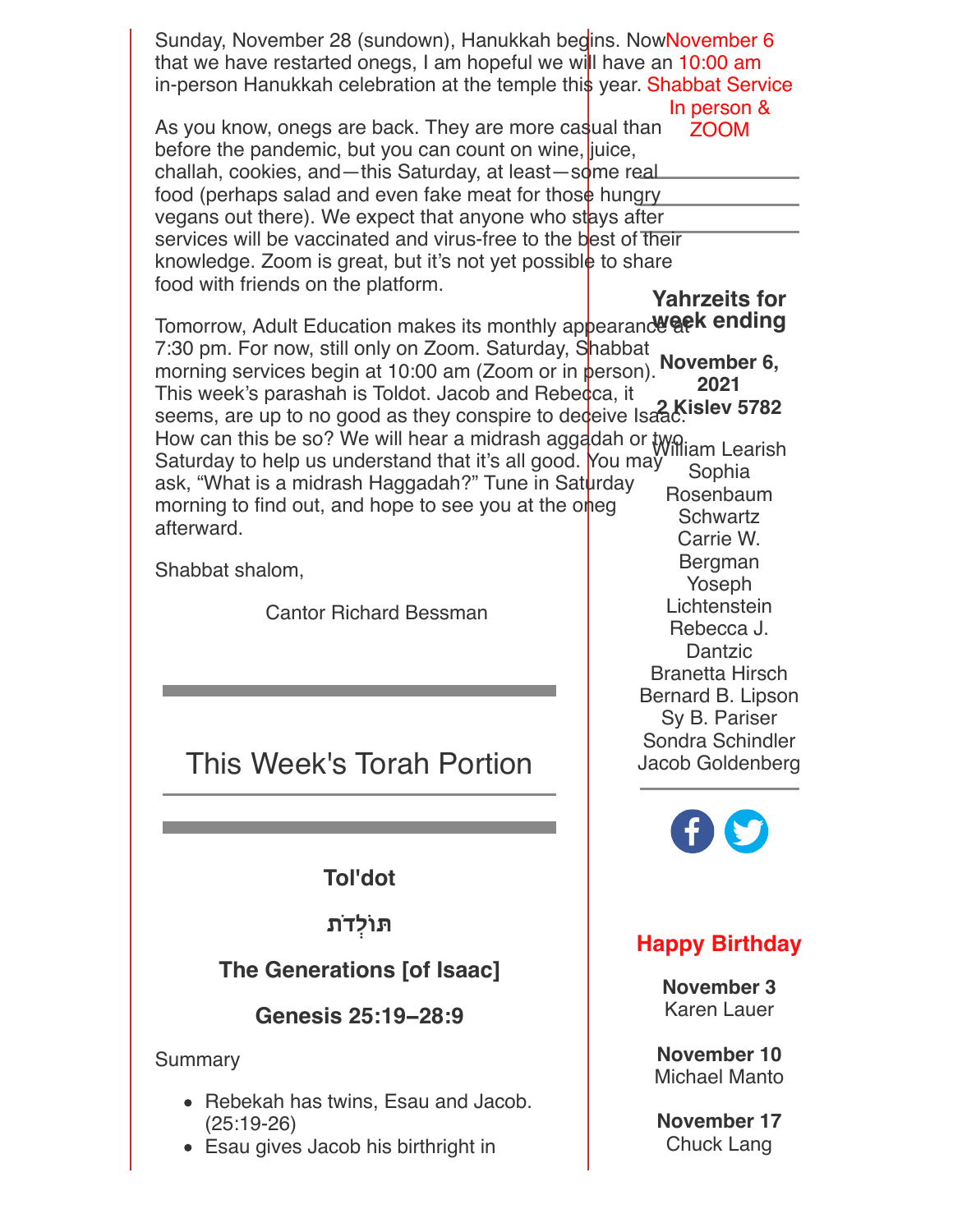exchange for some stew. (25:27-34)

- King Abimelech is led to think that Rebekah is Isaac's sister and later finds out that she is really his wife. (26:1-16)
- Isaac plans to bless Esau, his firstborn. Rebekah and Jacob deceive Isaac so that Jacob receives the blessing. (27:1- 29
- Esau threatens to kill Jacob, who then flees to Haran. (27:30-45)

## *Onegs are Back!!*

:

As Cantor Bessman mentioned in his column, the B'er Chayim Board is officially reinstituting Onegs after our Shabbat services this week.

This first step is simple... the temple provides paper goods (of course), grape juice, and wine plus challah. Anyone attending is welcome to bring something to enjoy with that wine or juice, either just for yourself or enough to share. Just remember if you join in oneg socialization that you should be vaccinated.

## **Afterlives: Recovering the Lost Stories of Looted Art**

You are invited to join the congregation on Monday, November 8 from 7 to 8 pm for a virtual tour of "Afterlives: Recovering the Lost Stories of Looted Art" from the Jewish Museum in New York.

"During World War II, untold numbers of

**November 21** Marlene Sallerson

### **Happy Anniversary**

**November 8** Nancy & Curtis Friedenberg

share your birthday and anniversaries dates with our friends and families...contact info@berchayim.org

B'er Chayim **Contact** Information:

Temple phone: 301-722-5688

Cantor Bessman email: rbessman@ berchayim.org

Rebecca Galliher email: admin@ berchayim.org

#### "Virtual" instructions -

*To watch on Zoom send an email to admin@berchayim.org and the ID and Password will be emailed back to you. The ZOOM Id and*